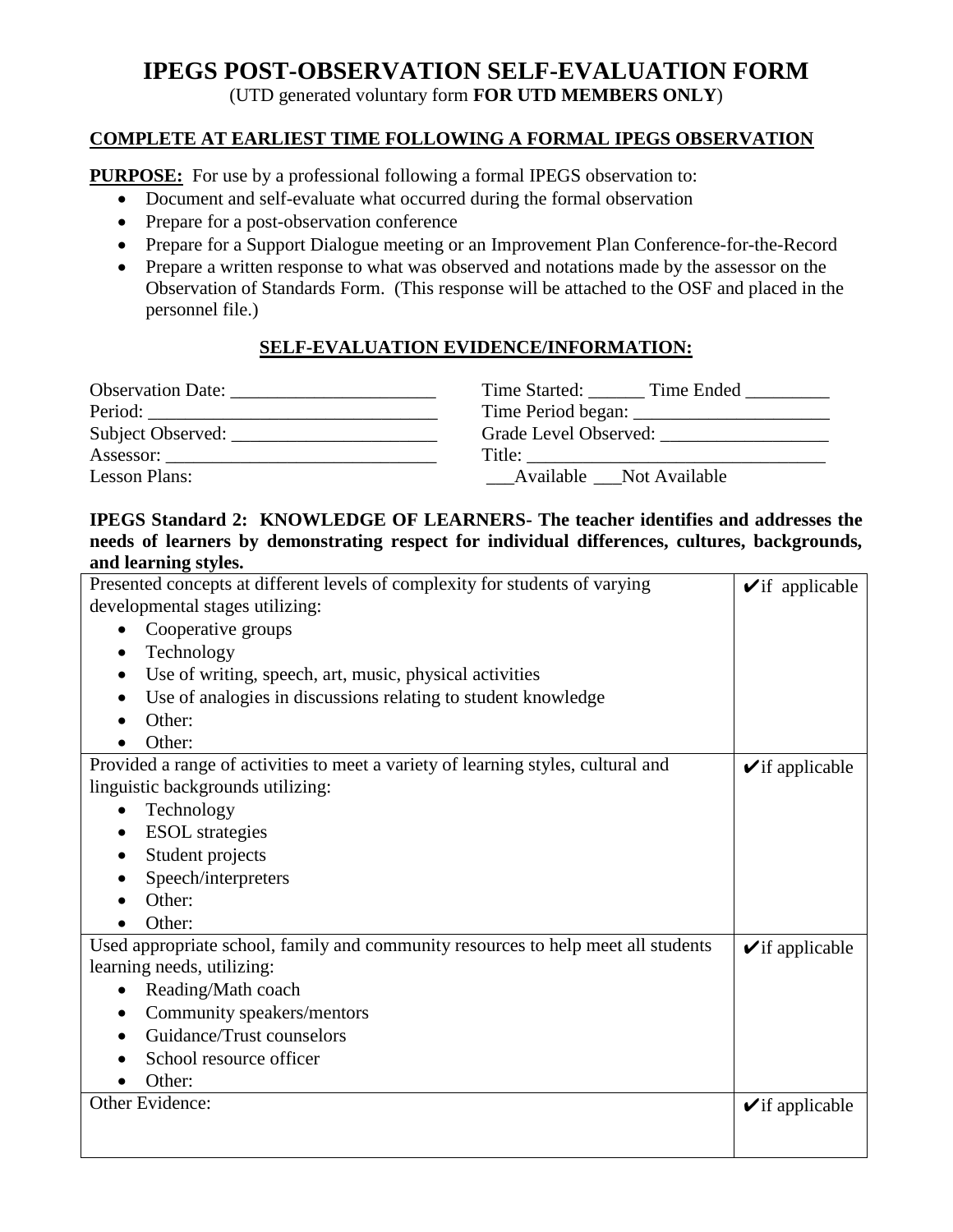**IPEGS Standard 3: INSTRUCTIONAL PLANNING- The teacher uses appropriate curricula (including state reading requirements, if applicable), instructional strategies, and resources to develop lesson plans that include goals and/or objectives, learning activities, assessment of student learning, and home elarning in order to address the diverse needs of students.**

| Addressed the needs of my students in my lesson, utilizing:         | $\blacktriangleright$ if applicable |
|---------------------------------------------------------------------|-------------------------------------|
| Lesson plans with four (4) required components                      |                                     |
| District pacing guide<br>٠                                          |                                     |
| School focus calendar                                               |                                     |
| Other:                                                              |                                     |
| Based the lesson curriculum on:                                     | $\blacktriangleright$ if applicable |
| <b>Sunshine State Standards</b><br>$\bullet$                        |                                     |
| Competency-based Curriculum<br>$\bullet$                            |                                     |
| <b>FCAT</b> strategies<br>$\bullet$                                 |                                     |
| Other:                                                              |                                     |
| Used the following materials, resources and/or text in my lesson:   | $\blacktriangleright$ if applicable |
| Textbook                                                            |                                     |
| Smartboard                                                          |                                     |
| Projector                                                           |                                     |
| Other:                                                              |                                     |
| Other:                                                              |                                     |
| Lesson plans were:                                                  |                                     |
| $\bullet$                                                           |                                     |
|                                                                     |                                     |
| ٠                                                                   |                                     |
|                                                                     |                                     |
| Learning outcomes in the lesson were:                               |                                     |
|                                                                     |                                     |
|                                                                     |                                     |
|                                                                     |                                     |
| Knowledge of subject demonstrated by:                               |                                     |
|                                                                     |                                     |
|                                                                     |                                     |
| The following techniques were employed to address diverse learners: |                                     |
|                                                                     | $\blacktriangleright$ if applicable |
| Audio<br>٠<br>Video                                                 |                                     |
|                                                                     |                                     |
| Small group instruction<br>Teacher-centered instruction             |                                     |
|                                                                     |                                     |
| Other:<br>The following instructional materials were used:          |                                     |
|                                                                     | $\blacktriangleright$ if applicable |
|                                                                     |                                     |
|                                                                     |                                     |
| Other Evidence:                                                     | $\blacktriangleright$ if applicable |
|                                                                     |                                     |
|                                                                     |                                     |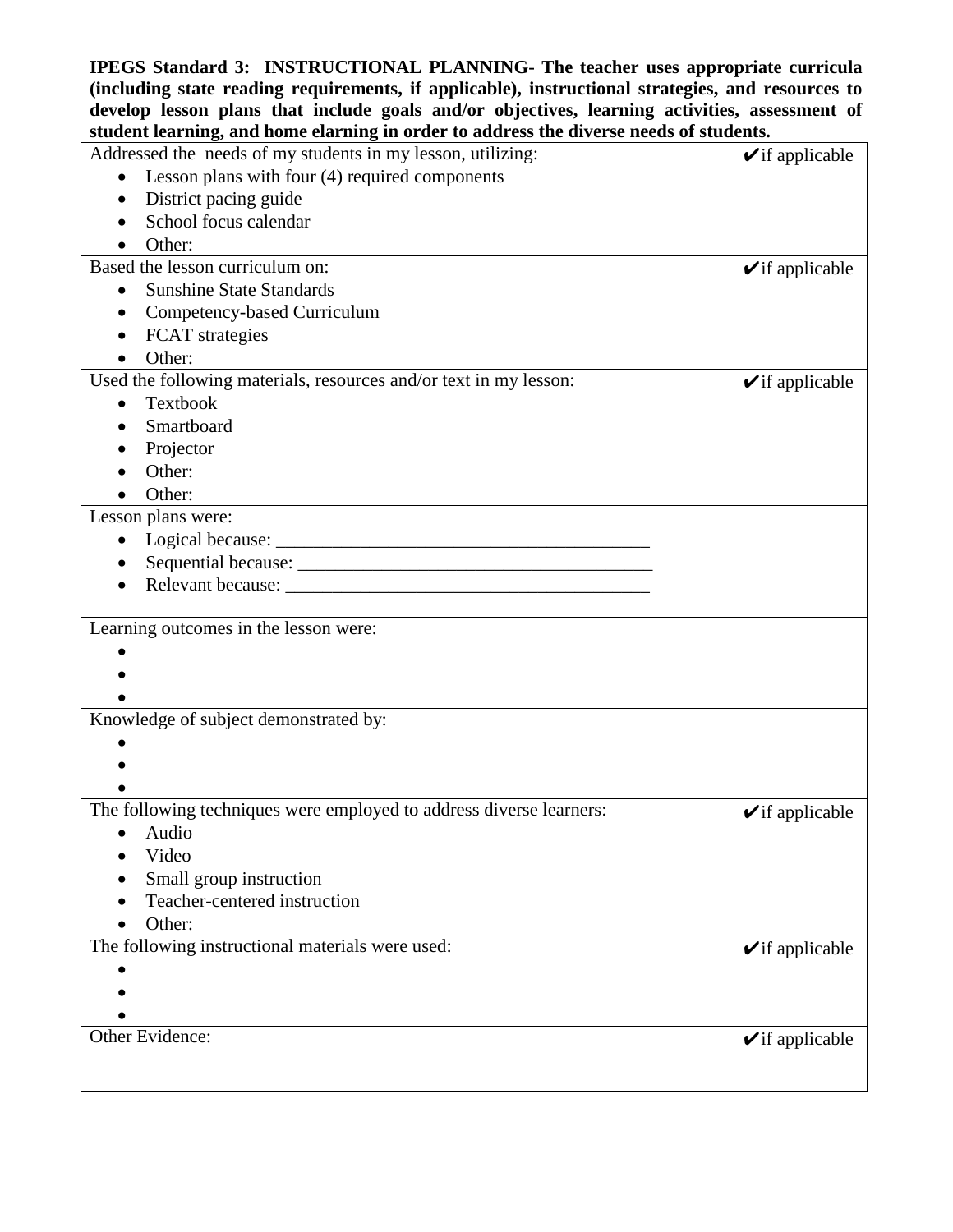#### **IPEGS Standard 4: INSTRUCTIONAL DELIVERY AND ENGAGEMENT-The teacher promotes learning by demonstrating accurate content knowledge and by addressing academic needs through a variety of appropriate instructional strategies and technologies that engage learners.**

| The following forms of technology were used:                   | $\blacktriangleright$ if applicable |
|----------------------------------------------------------------|-------------------------------------|
| Computer                                                       |                                     |
| Projector                                                      |                                     |
| Video                                                          |                                     |
| Audio                                                          |                                     |
| Overhead                                                       |                                     |
| Other:                                                         |                                     |
| Other:                                                         |                                     |
| The following instructional strategies were used:              | $\blacktriangleright$ if applicable |
| <b>Questions and Answers</b><br>$\bullet$                      |                                     |
| Brainstorming                                                  |                                     |
| Independent work                                               |                                     |
| Cooperative learning                                           |                                     |
| Whole-group activities                                         |                                     |
| Other:                                                         |                                     |
| Other:                                                         |                                     |
| Accurate content knowledge was demonstrated through            | $\checkmark$ if applicable          |
| Giving background examples<br>$\bullet$                        |                                     |
| Pacing instruction according to curriculum and students' needs |                                     |
| Other:                                                         |                                     |
| Other:                                                         |                                     |
| Students were engaged in the learning by:                      | $\blacktriangleright$ if applicable |
| Connecting to students' prior knowledge                        |                                     |
| Connecting to students' life experiences<br>$\bullet$          |                                     |
| Connecting to students' interests                              |                                     |
| Other:                                                         |                                     |
| Other:                                                         |                                     |
| Other Evidence:                                                | $\checkmark$ if applicable          |
|                                                                |                                     |
|                                                                |                                     |

# **NON-OBSERVABLE STANDARDS (comment if applicable)**

| <b>IPEGS Standard 5: ASSESSMENT</b>      | $\blacktriangleright$ if applicable |
|------------------------------------------|-------------------------------------|
| <b>IPEGS Standard 6: COMMUNCIATION</b>   | $\blacktriangleright$ if applicable |
| <b>IPEGS Standard 7: PROFESSIONALISM</b> | $\blacktriangleright$ if applicable |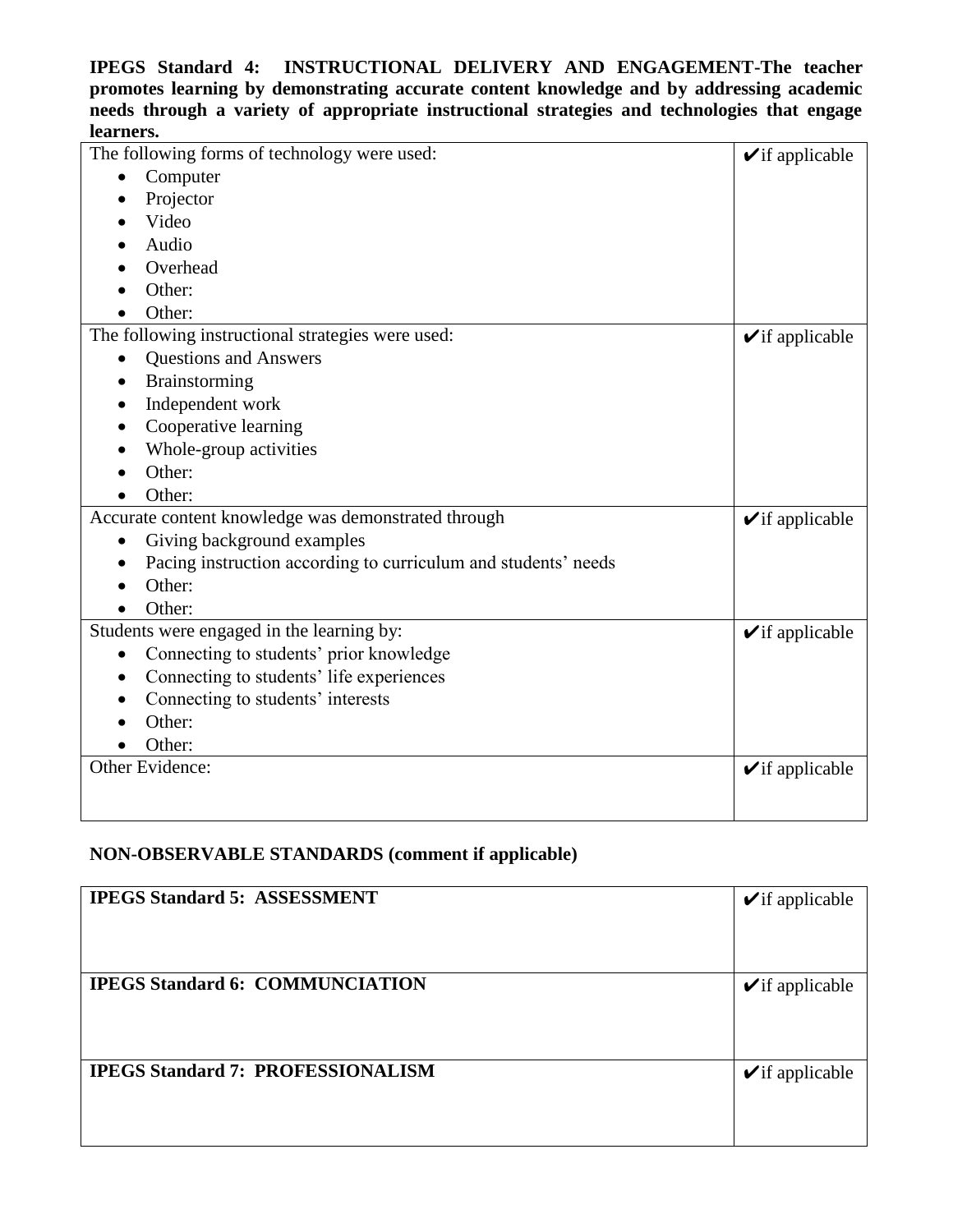#### **IPEGS Standard 8: LEARNING ENVIRONMENT-The teacher creates and maintains a safe learning environment while encouraging fairness, respect and enthusiasm.**

| rearning environment while encouraging fairness, respect and enthusiasm.         |                                     |
|----------------------------------------------------------------------------------|-------------------------------------|
| Classroom rules and procedures are:                                              | $\blacktriangleright$ if applicable |
| Established/Posted                                                               |                                     |
| Maintained                                                                       |                                     |
| Enforced                                                                         |                                     |
| Appropriate discipline maintained:                                               | $\checkmark$ if applicable          |
| Misbehavior handled quickly<br>$\bullet$                                         |                                     |
| Off-task behavior redirected                                                     |                                     |
| Other:                                                                           |                                     |
| Other:                                                                           |                                     |
| The room is mine for: $(\vee)$ : ___Full day ___Half day ___1 or 2 periods only  |                                     |
| How is the seating arrangement conducive to a good learning environment?         |                                     |
| Students were engaged in the learning and on-task as evidenced by:               | $\blacktriangleright$ if applicable |
| Student participation                                                            |                                     |
| Student inquiry                                                                  |                                     |
| Cooperative teamwork                                                             |                                     |
| Other:                                                                           |                                     |
| The following instructional resources are available and used in the learning     |                                     |
| environment:                                                                     |                                     |
| Any damaged furniture in the classroom?<br>$(\vee)$ : Yes<br>N <sub>o</sub>      |                                     |
| Any hazardous materials in the classroom or anything in the classroom that could |                                     |
| cause an injury that could have been prevented? $(\vee)$ : __Yes<br>$\sqrt{N}$   |                                     |
| Room/environment is inviting and/or stimulating in the following ways:           | $\blacktriangleright$ if applicable |
| <b>Bulletin</b> boards                                                           |                                     |
| Organized                                                                        |                                     |
| Other:                                                                           |                                     |
| Other                                                                            |                                     |
| Have any issues or concerns regarding the room been reported?                    | $\blacktriangleright$ if applicable |
| Lighting                                                                         |                                     |
| Air conditioner                                                                  |                                     |
| Other:                                                                           |                                     |
| Other Evidence:                                                                  | $\blacktriangleright$ if applicable |
|                                                                                  |                                     |
|                                                                                  |                                     |

## **MISCELLANEOUS COMMENTS**

| Assessor was distracted during lesson, using: $(\vee)$ _Blackberry, _Walkie-Talkie,  |
|--------------------------------------------------------------------------------------|
| _Cell phone, __Other:                                                                |
| Disruptions occurred during lesson: $(\checkmark)$                                   |
| _PA announcements, _Someone at door, _Call from office, _Assessor speaks to students |
| Other:                                                                               |
| Other issues that occurred during observed lesson:                                   |
|                                                                                      |